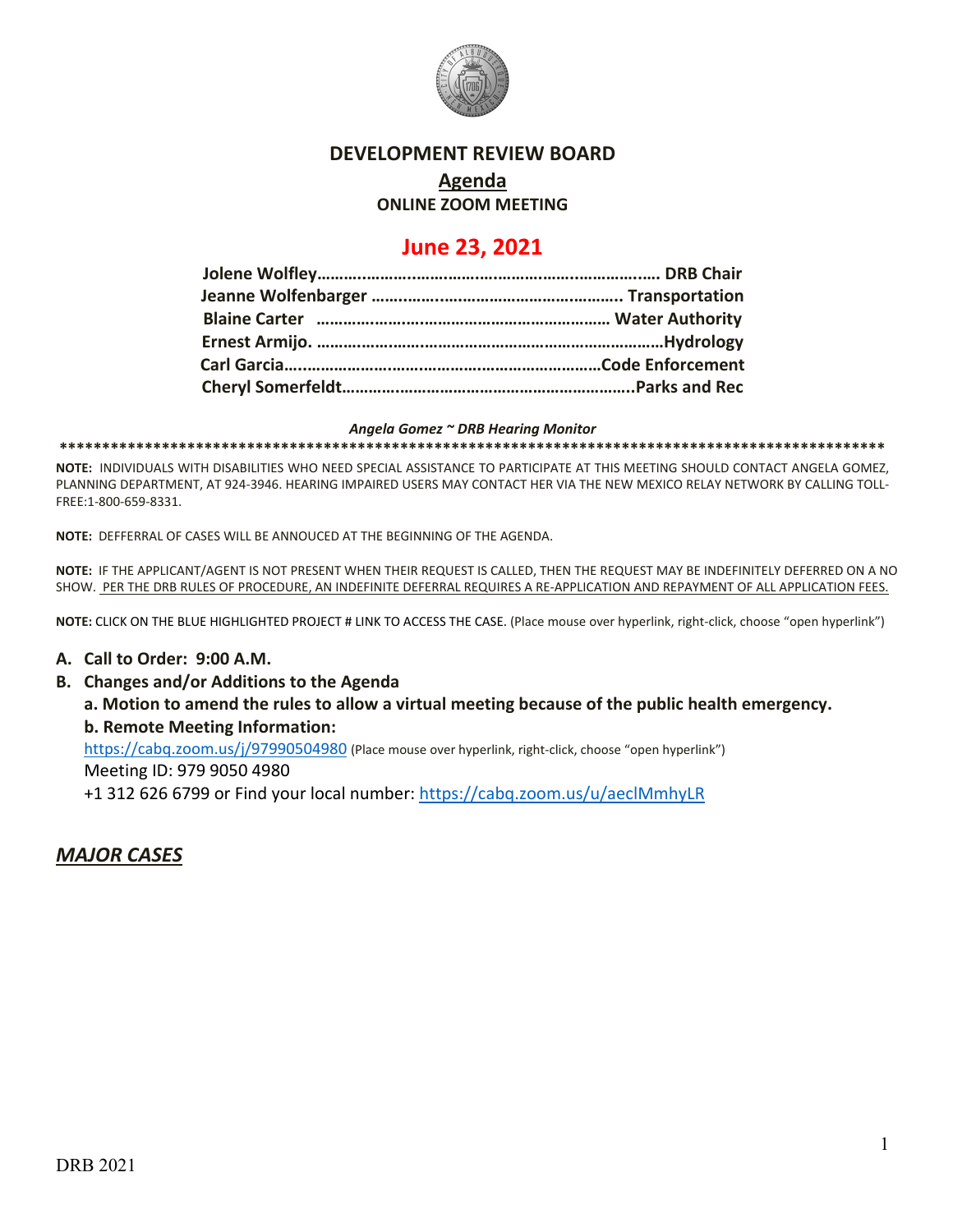| 1. | PR-2021-005508<br>SI-2021-00809 - SITE PLAN                       | GARCIA/KRAEMER & ASSOCIATES agent for JP MORGAN<br>CHASE C/O SUNIL DUBEY requests the aforementioned<br>action(s) for all or a portion of: TRACT A-1-A-1, THE PLAZA<br>AT PASEO DEL NORTE zoned MX-M, located at 9261<br>COORS BLVD between PASEO DEL NORTE NW and IRVING<br>BLVD NW containing approximately 25.97 acre(s). (C-13)<br>PROPERTY OWNERS: CPP PASEO I LLC & CPP PASEO II LLC<br>REQUEST: CONSTRUCTION OF A 3291 SQUARE FOOT BANK BUILDING<br>WITH DRIVE THRU ON A 1.257 ACRE PAD SITE WITHIN AN EXISTING<br>25.97 ACRE SHOPPING CENTER SITE           |
|----|-------------------------------------------------------------------|---------------------------------------------------------------------------------------------------------------------------------------------------------------------------------------------------------------------------------------------------------------------------------------------------------------------------------------------------------------------------------------------------------------------------------------------------------------------------------------------------------------------------------------------------------------------|
| 2. | Project #PR-2019-002277<br>(1002962)<br>SI-2019-00246 - SITE PLAN | RESPEC agent(s) for RAINBOW PASEO, LLC request(s) the<br>aforementioned action(s) for all or a portion of TRACT A<br>PLAT OF TRACTS A, B AND C CANTATA AT THE TRAILS UNIT<br>2 (BEING A REPLAT OF TRACT OS-4 THE TRAILS UNIT 2 &<br>TRACT A TAOS AT THE TRAILS UNIT 2), zoned R-ML, located<br>on OAKRIDGE ST NW between OAKRIDGE ST NW and TREE<br><b>LINE AVE NW</b> , containing approximately 3.26 $\arccos 0$ . (C-9)<br>[Deferred from 8/15/19, 10/9/19, 12/4/19, 2/5/20, 3/4/20, 4/15/20, 6/3/20,<br>8/5/20], 9/30/20, 10/14/20, 12/16/20, 2/24/21, 4/21/21] |
|    |                                                                   | <b>PROPERTY OWNERS: RV LOOP LLC</b><br><b>REQUEST: 52 UNIT TOWNHOME DEVELOPMENT</b>                                                                                                                                                                                                                                                                                                                                                                                                                                                                                 |
| 3. | PR-2020-004138                                                    | JEEBS AND ZUZU LLC agent for MESA APARTMENTS LLC                                                                                                                                                                                                                                                                                                                                                                                                                                                                                                                    |
|    | SI-2021-00574- SITE PLAN DRB                                      | requests the aforementioned action(s) for all or a portion<br>of: TRACT A-4, MESA DEL SOL INNOVATION PARK zoned<br>PC, located on UNIVERSITY BLVD and BOBBY FOSTER RD SE<br>containing approximately 14.45 acre(s). (R-15 & R-16)<br>[Deferred from 5/19/21, 5/26/21]<br>PROPERTY OWNERS: MESA APARTMENTS LLC/MDS INVESTMENTS LLC<br>REQUEST: SITE PLAN DRB FOR 318 UNIT MULTI-FAMILY COMPLEX<br>** APPLICANT REQUESTS DEFERRAL TO JULY 14th.                                                                                                                       |
|    |                                                                   |                                                                                                                                                                                                                                                                                                                                                                                                                                                                                                                                                                     |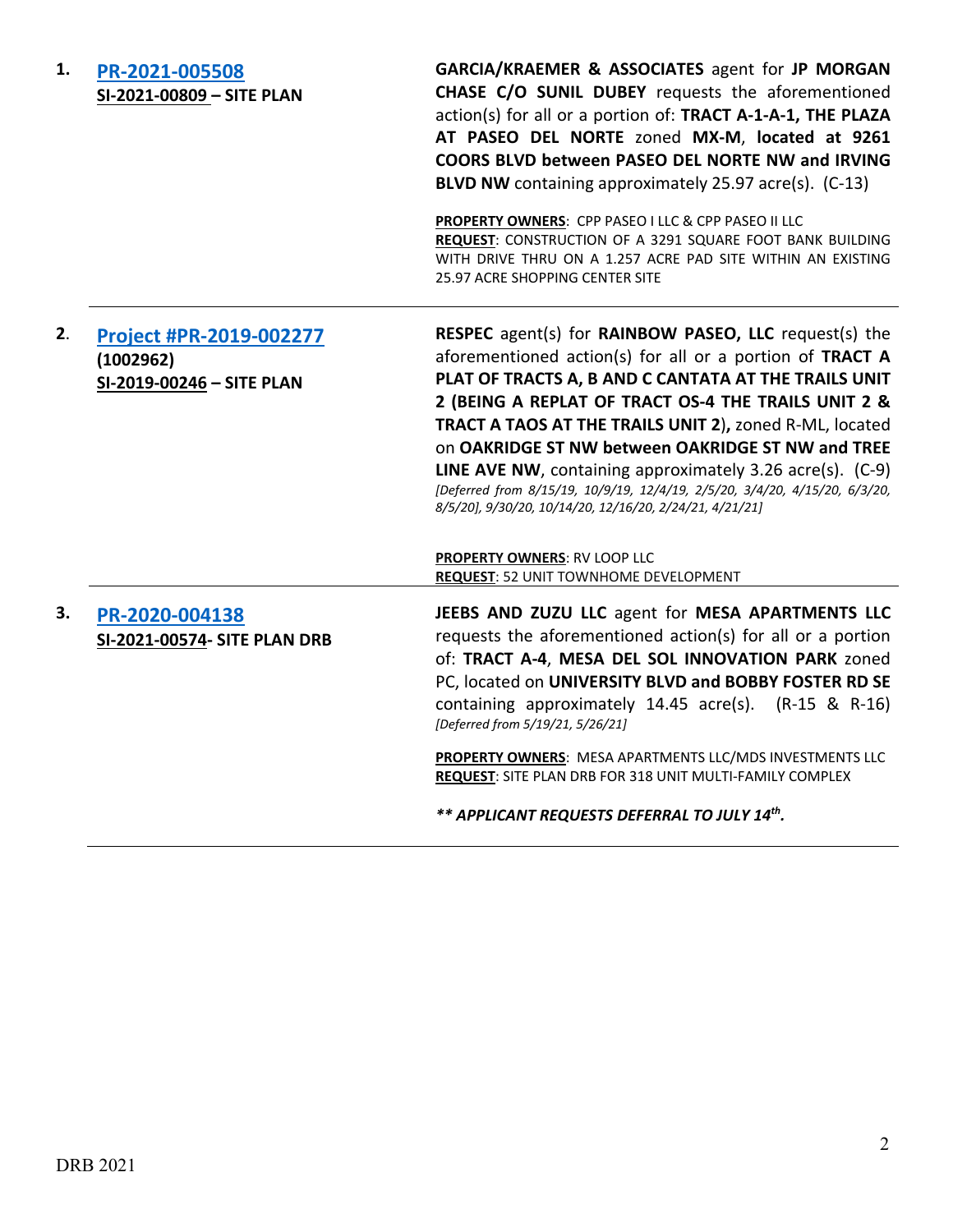| 4. | PR-2018-001579<br>SI-2021-00304 - SITE PLAN<br>SI-2021-00305 - SITE PLAN AMENDMENT | MODULUS ARCHITECTS INC. C/O ANGELA WILLIAMSON<br>agent for WINROCK PARTNERS LLC<br>requests the<br>aforementioned action(s) for all or a portion of: PARCEL Z<br>FINAL PLAT PARCEL Z AND TRACTS A, D, E, F-1, G & H,<br>zoned MX-H, located at 2100 LOUISIANA BLVD NW<br><b>INDIAN SCHOOL</b><br>between<br>and<br>$I-40$<br>containing<br>approximately 28.8654 acre(s). (J-19)[Deferred from 3/31/21,<br>4/28/21, 5/26/21]<br>PROPERTY OWNERS: WINROCK PARTNERS LLC<br>REQUEST: SITE PLAN FOR NEW PARK CONCEPT TO INCLUDE<br>WATERFEATURES, 2 INTERNAL PAD SITES FOR FUTURE USERS, 2 |
|----|------------------------------------------------------------------------------------|----------------------------------------------------------------------------------------------------------------------------------------------------------------------------------------------------------------------------------------------------------------------------------------------------------------------------------------------------------------------------------------------------------------------------------------------------------------------------------------------------------------------------------------------------------------------------------------|
|    |                                                                                    | BUILDINGS ALONG DILLARDS. PARK INCLUDES KIDS PLAYING AREA,<br>PATHS AND BRIDGES                                                                                                                                                                                                                                                                                                                                                                                                                                                                                                        |
| 5. | PR-2019-002821<br>SI-2021-00667 - SITE PLAN                                        | <b>BIRKIE AYER JR.</b> requests the aforementioned action(s) for<br>all or a portion of: LOT 2-A & 2-B, FRATERNAL ORDER OF<br>POLICE zoned NR-BP, located on JEFFERSON ST NE<br>between THE LANE AT 25 and JEFFERSON PLAZA NE<br>containing approximately 5.009 acre(s). (E-17) [Deferred from<br>6/9/21<br><b>PROPERTY OWNERS: GROUP 1 REALTY INC.</b><br>REQUEST: SITE PLAN DRB FOR PARKING LOT and 22,733 SQF COLLISION<br><b>CENTER</b>                                                                                                                                            |
|    |                                                                                    | ** APPLICANT REQUESTS DEFERRAL TO JUNE 30th.                                                                                                                                                                                                                                                                                                                                                                                                                                                                                                                                           |
| 6. | PR-2020-004747<br>SI-2021-00484 - SITE PLAN                                        | TIERRA WEST, LLC agent for 98 <sup>TH</sup> & I-40 LAND LLC requests<br>the aforementioned action(s) for all or a portion of: TRACT<br>2 PLAT OF TRACTS 1 THRU 12, AVALON SUBDIVISION UNIT<br>5 zoned NR-BP, located on DAYTONA RD NW between I-40<br>and DAYTONA containing approximately 13.81 acre(s).<br>(J-9)[Deferred from 5/5/21, 5/19/21, 6/9/21, 6/16/21]                                                                                                                                                                                                                     |
|    |                                                                                    | PROPERTY OWNERS: 98 <sup>th</sup> & I-40 LAND LLC<br>REQUEST: SUBDIVIDE INTO TWO TRACTS, SITE PLAN FOR TWO<br>BUILDINGS 9,800 SQF and 12,500 SQF for HEAVY VEHICLE &<br>EQUIPMENT REPAIR, SERVICING AND MAINTENANCE                                                                                                                                                                                                                                                                                                                                                                    |

# *MINOR CASES*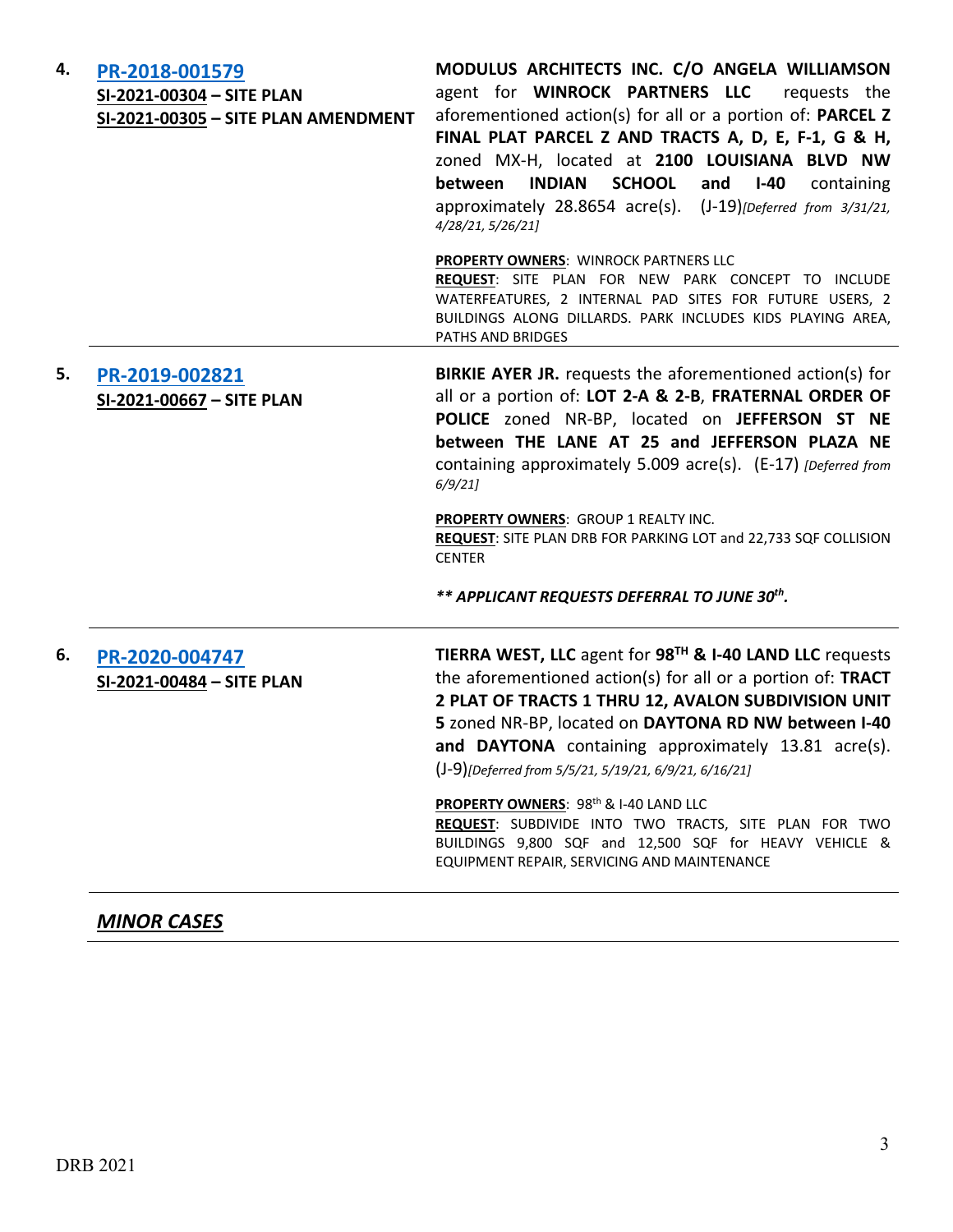| 7.  | PR-2020-004747<br>SD-2021-00117 - FINAL PLAT                       | TIERRA WEST, LLC agent for 98 <sup>TH</sup> & I-40 LAND LLC requests<br>the aforementioned action(s) for all or a portion of: TRACT<br>2 PLAT OF TRACTS 1 THRU 12, AVALON SUBDIVISION UNIT<br>5 zoned NR-BP, located on DAYTONA RD NW between I-40<br>and DAYTONA containing approximately 13.81 acre(s).<br>$(J-9)$                                                                  |
|-----|--------------------------------------------------------------------|---------------------------------------------------------------------------------------------------------------------------------------------------------------------------------------------------------------------------------------------------------------------------------------------------------------------------------------------------------------------------------------|
|     |                                                                    | PROPERTY OWNERS: 98th & I-40 LAND LLC<br><b>REQUEST: FINAL PLAT TO CREATE TWO LOTS</b>                                                                                                                                                                                                                                                                                                |
| 8.  | PR-2019-003222<br>SD-2021-00116 - PRELIMINARY/FINAL<br><b>PLAT</b> | <b>TRB HOLDINGS LLC</b> request(s) the aforementioned action(s)<br>for all or a portion of: LOTS 8-10 AND VACATED PORTION<br>OF CITY RIGHT OF WAY, BLOCK 3, PANORAMA ADDITION<br>zoned MX-M, located at 12701, 12712 & 12714 COPPER<br>AVE NE between CHELWOOD and TRAMWAY, containing<br>approximately 0.302 acre(s). (K-22)                                                         |
|     |                                                                    | PROPERTY OWNERS: TRB HOLDINGS LLC<br>REQUEST: RE-PLAT OF A CONSOLIDATION OF THREE LOTS WITH THE<br>SAME ZONING, AFTER VACATING A RIGHT OF WAY.                                                                                                                                                                                                                                        |
| 9.  | PR-2018-001695<br>SD-2021-00070 - PRELIMINARY/FINAL<br><b>PLAT</b> | NOVUS PROPERTIES LLC, MICHAEL MONTOYA, TRULA<br>HOWE requests the aforementioned action(s) for all or a<br>portion of TRACT B, FOUNTAIN HILLS PLAZA SUBDIVISION,<br>zoned NR-C, located on NUNZIO AVE NW between EAGLE<br>RANCH RD NW between EAGLE RANCH RD NW and VISTA<br><b>FUENTE RD NW, containing approximately 3.8568 acre(s).</b><br>(C-12)[Deferred from 4/14/21, 5/26/21]  |
|     |                                                                    | PROPERTY OWNERS: NOVUS PROPERTIES LLC<br>REQUEST: FINAL PLAT TO SUBDIVIDE TRACT B INTO B1, B2, B3, B4                                                                                                                                                                                                                                                                                 |
| 10. | PR-2019-002609<br>SD-2020-00217 - PRELIMINARY/FINAL<br><b>PLAT</b> | ARCH + PLAN LAND USE CONSULTANTS agent(s) for JABRE<br><b>INVESTMENTS LLC</b> request(s) the aforementioned action(s)<br>for all or a portion of: LOT 14, FLORAL GARDENS, zoned R-<br>1, located at 2454 ROSE NW between FLORAL RD and<br><b>SARITA AVE, containing approximately 0.4117 acre(s). (H-</b><br>13)[Deferred from 12/16/20, 1/27/21, 2/24/21, 3/31/21, 4/28/21, 5/19/21] |
|     |                                                                    | <b>PROPERTY OWNERS: JABRE INVESTMENTS LLC</b><br><b>REQUEST: CREATE 2 LOTS FROM 1 EXITING LOT</b>                                                                                                                                                                                                                                                                                     |
|     |                                                                    | ** APPLICANT REQUESTS DEFERRAL TO JULY 28th.                                                                                                                                                                                                                                                                                                                                          |